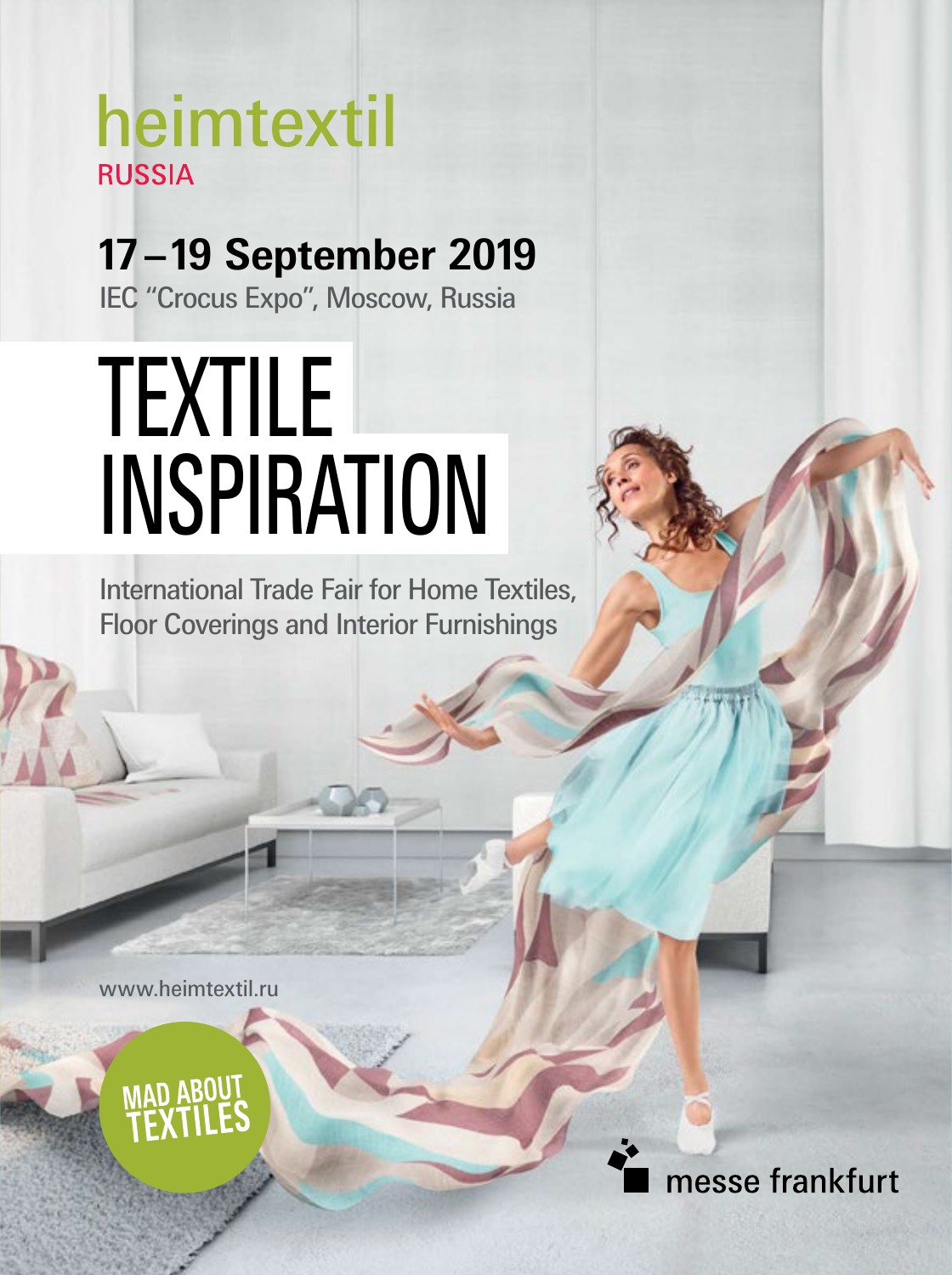## heimtextil **RUSSIA**

- The leading Russian trade fair for home and contract textiles
- ▶ The largest international business platform of the Russian textile market
- European standards of fair organization

## **STATISTICS 2018**



**229** companies from **19** countries



**EXHIBITORS**

EXHIBITORS

**82%** are planning to participate in Heimtextil Russia 2019



**87%**of exhibitors positively assessed Heimtextil Russia 2018

**17 101** specialist from all regions **17 101** Visitor Profile\* of Russia and the CIS countries



**81%**are decision makers



### **Participating Countries**





\* Visitors could select multiple answers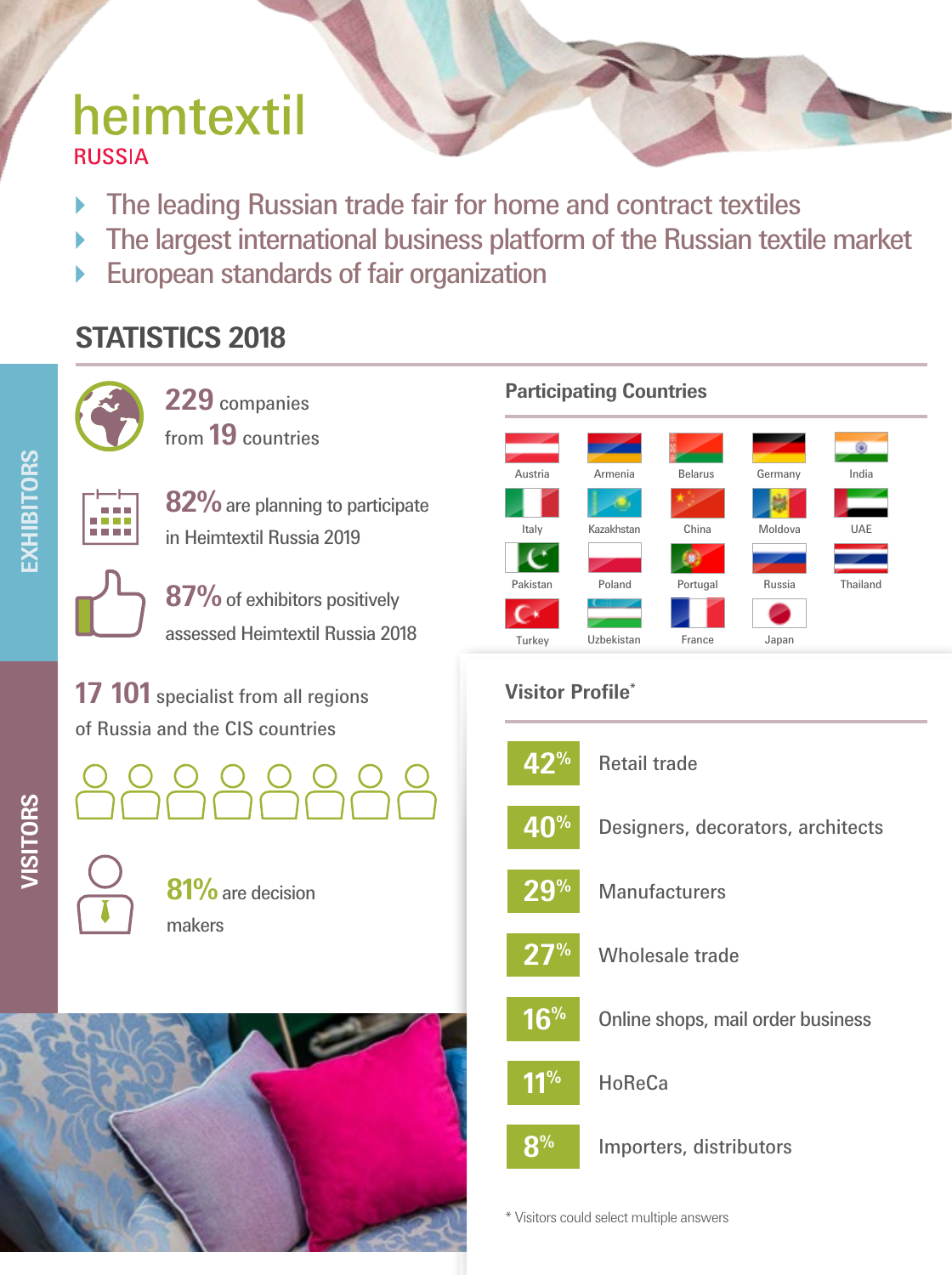## **PRODUCT GROUPS**



#### **Bedroom Textiles**

Bed linen, pillows, blankets, mattresses, throws, plaids, bedspreads, decorative cushions



#### **Bathroom Textiles**

Towels, bath mats, bathroom curtains, bathrobes and slippers, bathroom accessories



#### **Kitchen Textiles**

Table linen and decorations, kitchen linen, textile kitchen accessories, coated table coverings



**Textile for Children**

Bed linen, pillows, blankets, mattresses, cocoons, diapers, sleeping bags, textile toys



**Window Decoration** Curtains, curtain rods, accessories, fittings



**Wall Decoration** Wallpaper, wall coverings. wall decoration, wall panels



#### **Contract Textiles**

Bedroom textiles, fabrics for interior decoration, bathroom textiles, table textiles



#### **Digital Print on Textile** Digital print machines, fabrics for printing, accessories (cartridges, paint)



**Sun Protection Systems** Indoor (window blinds, roller blinds, Roman blinds) Outdoor (sunblinds, awnings, canopies, sunshades)



**Fabrics for Interior Decoration** Fabrics for curtains, drapery, fabrics for wall, ceiling and floor upholstery



**Carpets and Floor Coverings** Hand-made carpets, machine-made carpets and rugs floor coverings



**Furniture Fabrics, Leather**

## **MUCH MORE THAN JUST A TRADE FAIR!**

**Exposition of home and contract textiles from all over the world**

The largest business and networking platform of the Russian textile market

- Forums and conferences
- B2B meetings
- Guided tours on exposition

Textile trends and design events

- ◆ Trend Area
- Design Education workshops
- Design Awards

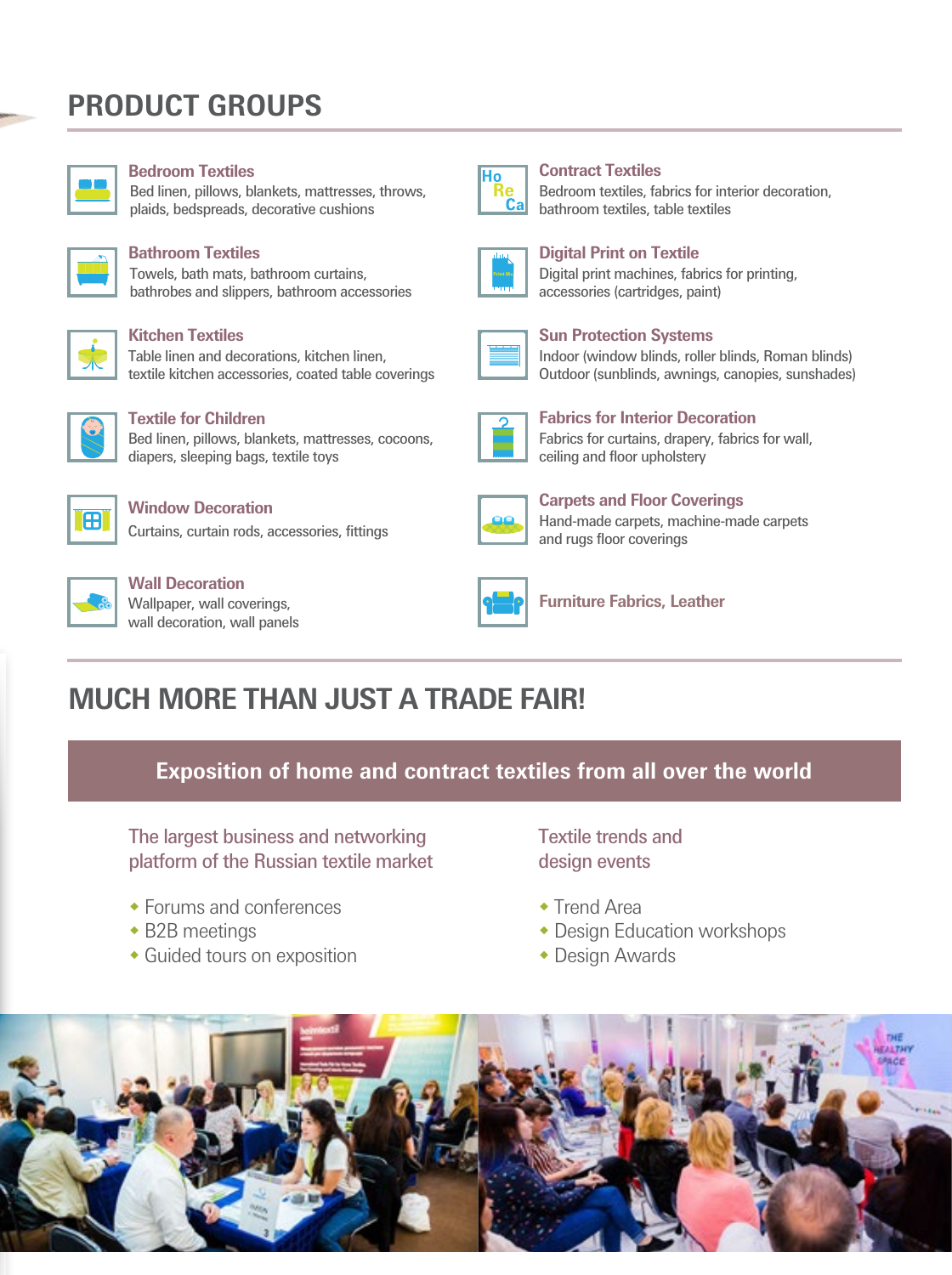#### **Visitors about Heimtextil Russia 2018**

#### **Alexander Alizar**

#### Head of household goods direction, MebelVia (Online furniture retailer)

**«**I'd like to mark convenient organization both before and during the fair. Before the fair I found all necessary information about the exhibitors on the fair website, and on the grounds the fair team helped me solve all the questions very quickly. I should say that division of the exposition according to the exhibiting countries was very convenient. As a result we have established contact with 12 suppliers**»**

#### **Olga Zvyagina**

#### Category manager, Komus (Large retail chain)

**«**I have visited Heimtextil Russia for several years and I might say that this year the level of the fair has grown very much, I was pleasantly impressed. The number of large suppliers has remarkably increased – we have initiated co-operation with several new companies. For us everything was very effective and positive**»**

#### **Anna Guseva**

#### Chief Technologist, Chiedo Cover (Contract textiles equipment)

**«**The fair is simply great! I liked both the exposition and the fringe programme. We took part in the guided tour along the companies offering textile for hotels and restaurants. The format is very convenient. We visited many companies and we are already concluding agreements on co-operation**»**

#### **Irina Berestenko**

#### Interior designer, Decorator

**«**I have visited Heimtextil Russia for several years. here. At the exposition one can always find the latest collections of interior textile and see textile novelties. The fair center is very convenient for visiting**»**

#### **Exhibitors about Heimtextil Russia 2018**

#### **Svetlana Beznosiuk**

Sales manager, Decovilla (Turkey)

**«**Our impression about Heimtextil Russia is very good! There were very many visitors from all over Russia, including Siberia and the Urals. We are very satisfied! We liked both organization of the fair and the exhibition center. I think we will take part in Heimtextil Russia next year**»**

#### **Svetlana Lonskaya**

#### Official Representative, Brinkhaus (Germany)

**«**In general I may say that the fair has left positive emotions. Especially I liked organization of presentations for HoReCa programme. The organizer has understanding of what the Russian market needs in this segment**»**

#### **Rajesh Satam**

#### Joint Director, TEXPROCIL (India)

**«**The fair is well organized in terms of its entire infrastructure, and it offers a lot of scope. Organizer's work was fantastic, also in terms of variety of programs that have been set up. We are definitely looking forward to develop our co-operation with the organizer and involving more Indian companies next year**»**

#### **Dario Colombo**

#### Castiglioni (Italy)

**«**The fair was quite good this year. There are much more visitors from the wholesale sector, and not only from Moscow: Krasnodar, Novosibirsk, Astrakhan, Saint Petersburg and all around Russia. It's very good! The fair was properly organized, we are fully satisfied!**»**

#### **Natalia Volkova**

Sales Director, Orsha Linen Mill (Republic of Belarus) **«**We take part in Heimtextil Russia for the first time. The fair is very worthy, there were a lot of visitors, both retail and wholesale. By geography I can say that these were people from the Central Federal District, Moscow in particular, also the Urals (Ekaterinburg, Serov) and the Southern Federal District**»**